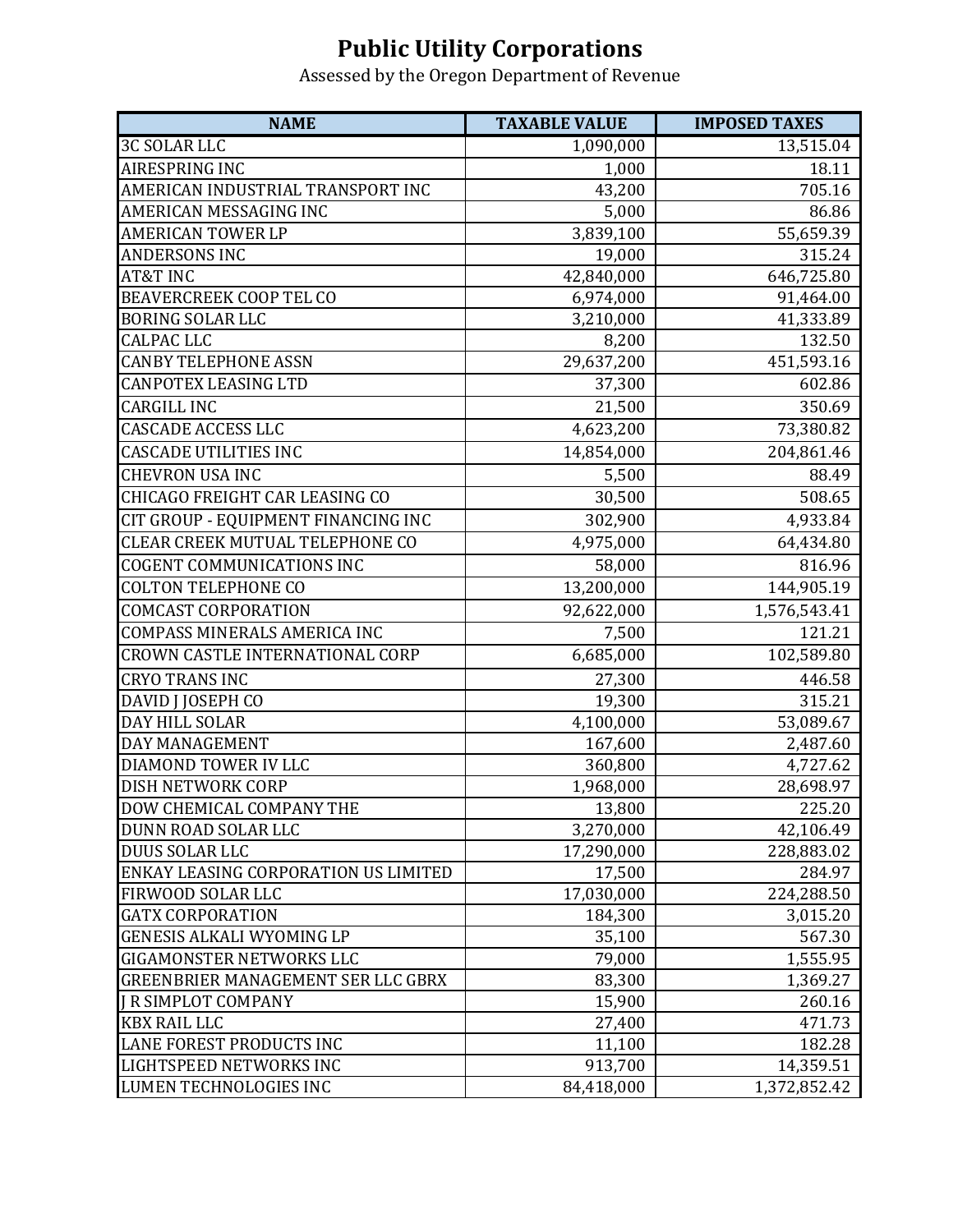## **Public Utility Corporations**

Assessed by the Oregon Department of Revenue

| <b>NAME</b>                        | <b>TAXABLE VALUE</b> | <b>IMPOSED TAXES</b> |
|------------------------------------|----------------------|----------------------|
| MCMINNVILLE ACCESS CO DBA ONLINENW | 4,000                | 64.33                |
| <b>MICROSOFT</b>                   | 5,000                | 78.93                |
| <b>MIDWEST RAILCAR CORP</b>        | 35,100               | 583.44               |
| <b>MINKE SOLAR LLC</b>             | 2,490,000            | 27,701.50            |
| <b>MITSUI RAIL CAPITAL LLC</b>     | 43,000               | 695.44               |
| <b>MOLALLA TELEPHONE CO</b>        | 42,500,000           | 586,573.23           |
| <b>MONITOR COOP TEL CO</b>         | 2,848,600            | 32,921.15            |
| MT HOPE SOLAR LLC                  | 4,230,000            | 47,059.17            |
| <b>MUL RAILCARS INC</b>            | 14,000               | 229.97               |
| <b>NETWORK INNOVATIONS INC</b>     | 37,400               | 628.64               |
| NORTHWEST FIBER LLC                | 32,733,400           | 511,855.97           |
| NORTHWEST NATURAL GAS CO           | 264,754,100          | 4,194,241.39         |
| NORTHWEST PIPELINE LLC             | 27,304,000           | 364,271.80           |
| <b>NOVA CHEMICALS INC</b>          | 8,100                | 130.65               |
| <b>OCTAGON TOWERS LLC</b>          | 165,000              | 2,621.70             |
| OREGON PACIFIC RAILROAD CO         | 417,000              | 8,892.54             |
| PACIFIC CARRIAGE LIMITED           | 89,100               | 1,269.12             |
| PACIFICORP PP&L                    | 3,396,000            | 58,490.85            |
| PCS SALES USA INC                  | 15,200               | 249.89               |
| PNC EQUIPMENT FINANCE LLC          | 20,900               | 345.50               |
| PORTLAND & WESTERN RR INC          | 1,116,000            | 18,972.62            |
| PORTLAND GEN ELEC CO               | 1,036,476,706        | 14,440,152.10        |
| PROCOR LIMITED                     | 148,100              | 2,406.62             |
| PUD #1 OF SNOHOMISH COUNTY         | 334,000              | 3,427.06             |
| PUGET SOUND ENERGY INC             | 3,571,000            | 36,641.43            |
| <b>RGCX LLC</b>                    | 11,300               | 185.14               |
| <b>SBA COMMUNICATIONS CORP</b>     | 4,980,700            | 72,414.75            |
| SEATTLE CITY LIGHT                 | 1,626,400            | 16,688.25            |
| <b>SFPP LP</b>                     | 424,000              | 6,412.65             |
| SILKE COMMUNICATIONS SOLUTIONS     | 76,000               | 944.20               |
| SILVER STAR TELECOM LLC            | 33,300               | 597.88               |
| <b>SMBC RAIL SERVICES LLC</b>      | 88,200               | 1,448.19             |
| <b>SOLVAY CHEMICALS INC</b>        | 46,800               | 757.39               |
| SOUTHWEST RAIL INDUSTRIES INC      | 5,400                | 87.46                |
| SP SOLAR 6 LLC                     | 2,850,000            | 31,352.85            |
| <b>SPOK INC</b>                    | 185,900              | 3,137.95             |